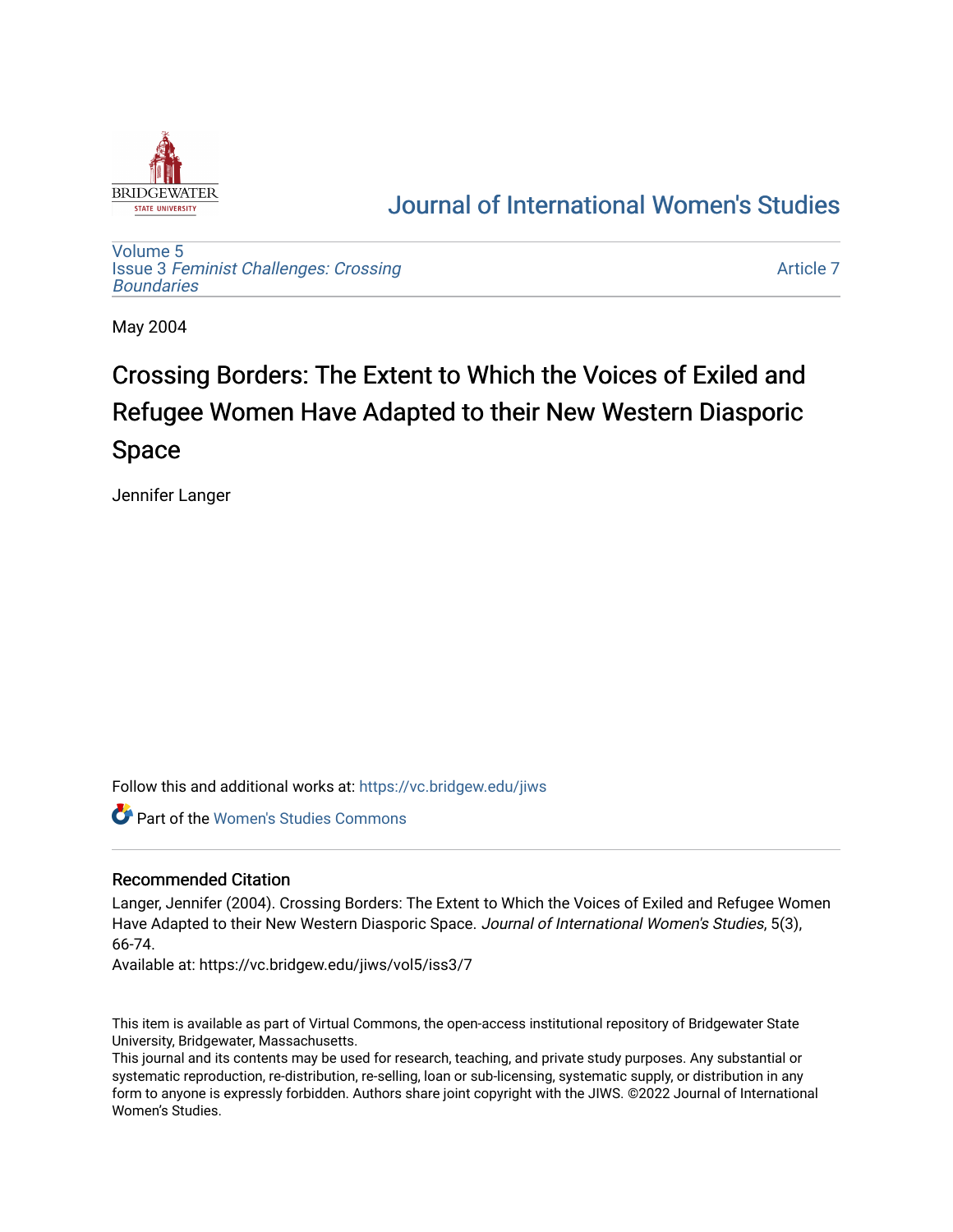## **Crossing Borders: The extent to which the voices of exiled and refugee women have adapted to their new Western diasporic space**

## By Jennifer Langer<sup>1</sup>

## **Abstract**

In this article I will consider the extent to which the voices of exiled and refugee women have adapted to their new Western diasporic space. I will examine whether women writers consider exile to be a safe place in which to describe the horrific experiences of gender specific persecution and of being a victim of violence in conflict or whether taboos restrict the women's voice. Is exile providing a cathartic space to write openly? Do the exiled writers as reflected in their literary work, relate to their British physical space and interact with British people and society? What is the situation in exile in the case where women functioned as strong collective groupings in their countries and created and developed their own oral literature through these collective groupings?

*Key words***:** Refugee women, literature, exile

## **Introduction**

For some women, border crossings are more than metaphor. This article will consider the extent to which formerly repressed voices of exiled and refugee women have adapted to their new Western diasporic space. I will examine whether women writers consider exile to be a safe place in which to describe the horrific experiences of gender specific persecution and of being a victim of violence in conflict or whether taboos restrict the woman's voice. Is exile providing a cathartic space to write openly? Do the exiled writers as reflected in their literary work, relate to their British physical space and interact with British people and society? The issues raised here stem from my work in researching and editing my book *Crossing the Border: Voices of Refugee and Exiled Women Writers* (Langer, 2002) and from my work as director of 'Exiled Writers' Ink!' *Crossing the Border* is a collection of literature by women refugee and exiled writers from Somalia, Democratic Republic of Congo, Afghanistan, Algeria, Iran, Iraq, Kurdistan, Bosnia, Turkey and Kosova.Does exile represent rebirth for exiled women writers?

Mahnaz Afkhami in 'Women in Exile' makes the point that:

Along with the loss of their culture and home comes the loss of the traditional patriarchal structures that limited their lives in their own land. Exile in its disruptiveness resembles a rebirth for the woman. The pain of breaking out of a cultural cocoon brings with it the possibility of an expanded universe and a freer, more independent self (Afkhami, 1994, p.45)

However, I think this is quite idealistic and is certainly a long process. One wonders how this can be reconciled with the feelings of isolation and absence of roots articulated by so many of the women writers who have also articulated feelings of conflict between their traditionally accepted role of the disempowerment of the female voice and the freedom to express themselves in the West. In exile, there is to a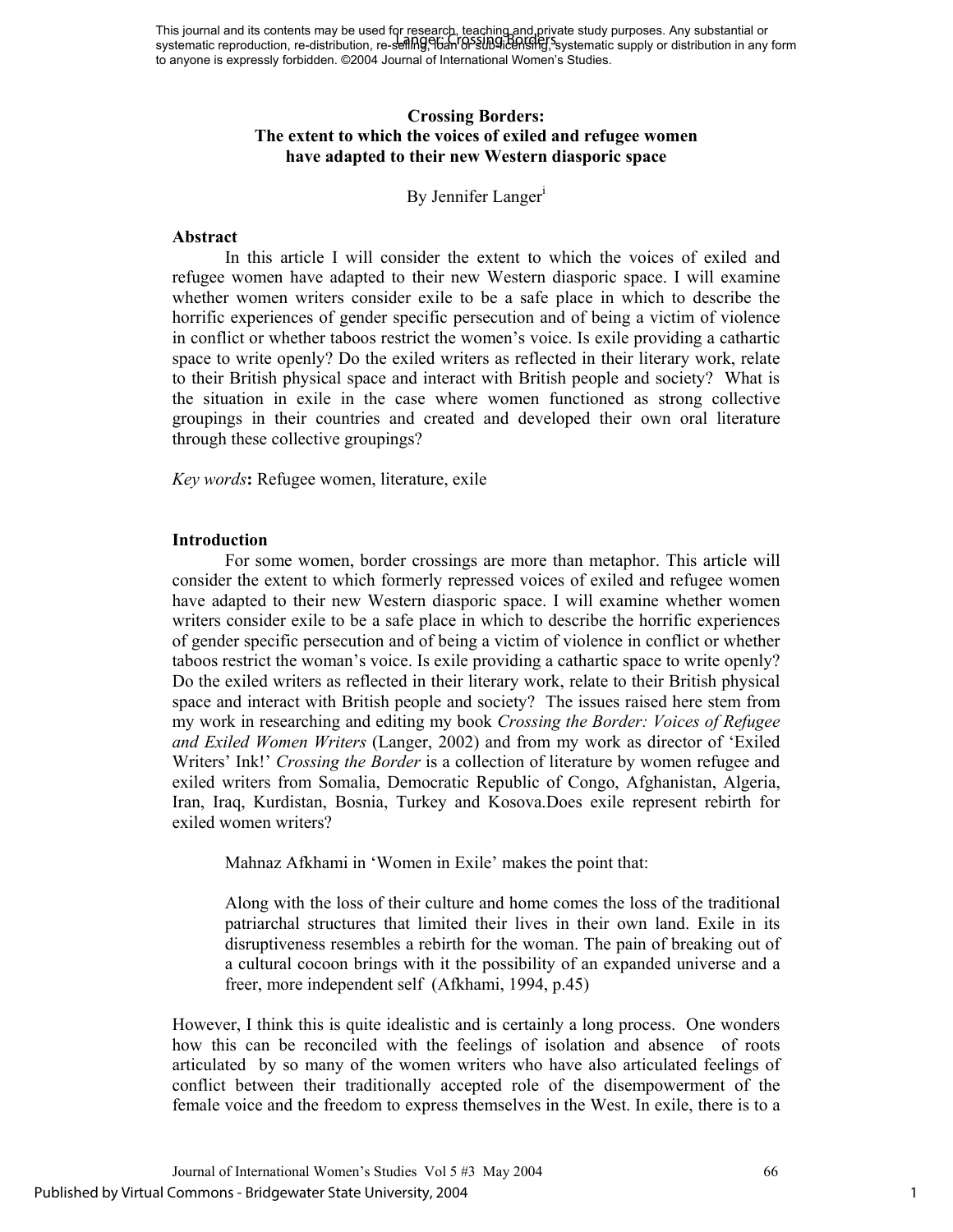certain extent a reproduction of social relations for women writers in terms of gender and power. At regular gatherings of exiled writers in London, for example, some of the women writers told me they were concerned about reading their work because of the men present from their communities and the strong honour and shame ethic. Social taboos are still very strong leading to a process of self-censorship by women and censorship by the family. It seems that traditional gender power structures within cultures are maintained, so women remain within the social, cultural and religious codes to maintain the given boundaries. In addition, women often feel frustrated, isolated and terrified in an alien culture without comfort from their immediate family with their experiences in exile often being marginalized because they are generally inarticulate in the public domain, reflecting the history, culture and traditions of the female voice and its disempowerment in the male dominated society. Women writers are still fearful of *Crossing the Border*. Many of the writers have proclaimed with emotion: Our voice is not heard, our voice is silenced, we haven't got a voice.

A Somali poet, Anab Sheikh Abdi, told me that she dreamed of one day returning to the fertile Juba River Valley and meanwhile found it hard to function in Britain. Feelings of disjointedness, of feeling neither here nor there, are expressed in a range of work. However, the angst of exile is for some a powerful contributory factor which inspires them to write. A Bosnian poet, Amna Dumpor, told me that her anguish on fleeing Bosnia and becoming a refugee, had caused her to write prolifically, to pour out her emotions 'like a volcano erupting.' Aydin Mehmet Ali through her work with Turkish speaking women found that many wrote to keep sane. She states in *Breaking the Silence of the Soul* (2001) 'they write to remember, to reshape, to redefine, to make sense of their past.' (Mehmet Ali, 2001, p.33)

## **Exile as a safe space?**

Is exile a safe space in which to describe horrific experiences of being a victim of violence in conflict? Generally the silence of the women is this area is significant.There are clear gender differences here in terms of the silence of the women compared to work by male exiled writers. Whereas the male writers in my first book, *The Bend in the Road* (1998), describe the detail of torture and suffering, the women avoid this kind of detail as the experiences may be too painful or unacceptable to articulate such as gender specific persecution including rape. A Kosovan writer, Valbona Ismaili Luta has said 'Where we come from, it is better to die than to be raped.' Denial may also be a way of dealing with atrocities to terrible to confront. Haifa Zangana, the Iraqi writer, is unusual in that she writes almost openly about her time in prison where she was ill treated by males. She has stated a reason for writing:

Is it my charm for curing the leprosy that permeated my body on the day it was touched by whatever I hate; my charm for warding off forgiveness that comes with passing of time, for repelling widespread failing memory, repelling the return to a country where they still practice insulting rituals, repelling the conscious emptying of memory or its rage, repelling oblivion, oblivion, oblivion? (Zangana, 1991, back cover)

Generally, women who write about gender specific persecution, usually do so once they are in exile and even then, would not generally write in detail about the atrocity because of the community in exile's link with the home country and the honour and shame ethos. Therefore, Asiye Guzel is highly unusual in terms of her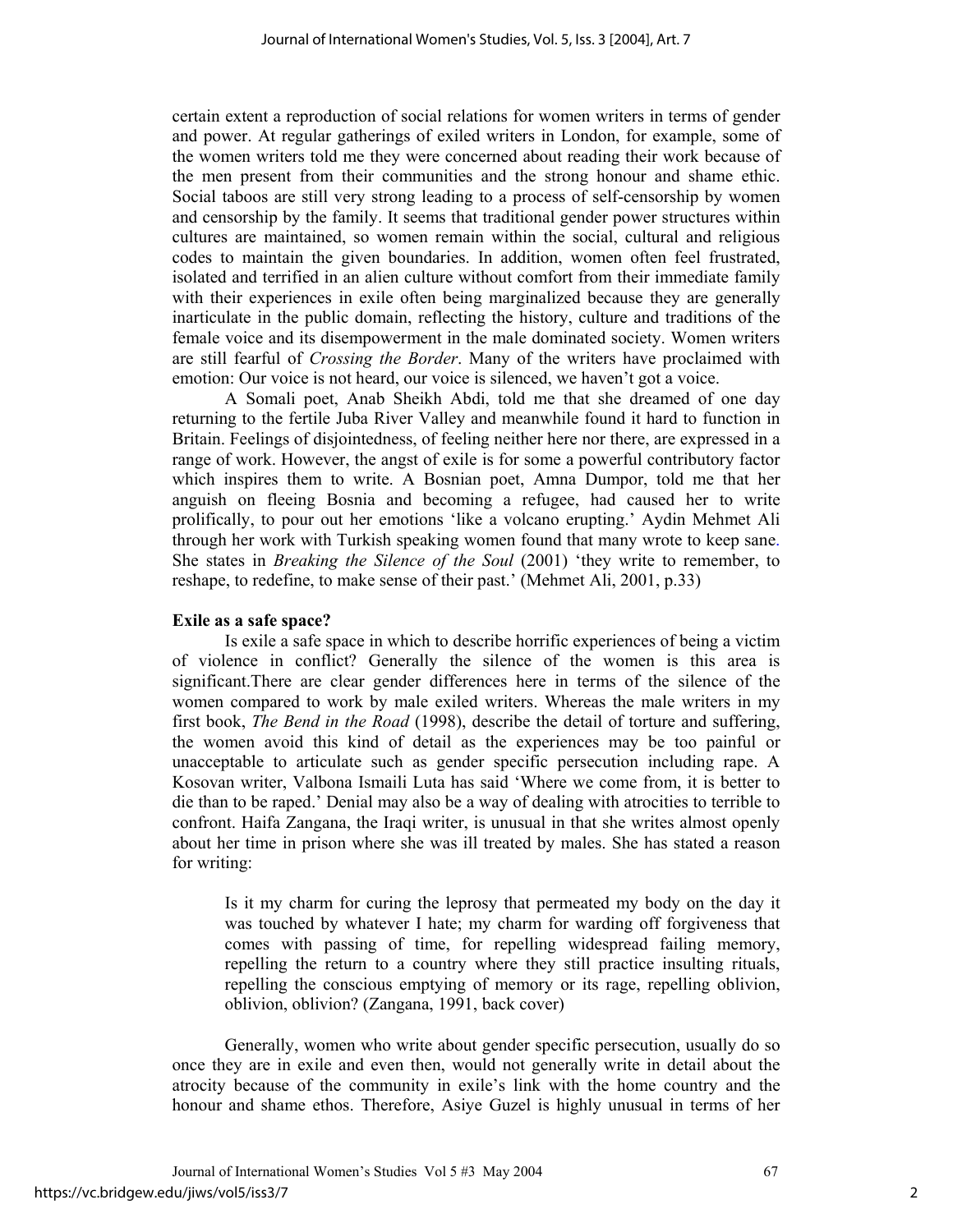book, focusing on her experience of being tortured and gang-raped by the security police in Istanbul, being published in Turkey, her country of origin. (Guzel, 1999 English translation, 2003). A journalist and activist whose best-selling book was one of the first detailed accounts of state-based violence to emerge, she says 'It had a big response, especially from women, because rape and sexual harassment are very widespread there and women would keep their experiences hidden.' She also states that however enlightened some women may be, because Turkey is feudal, women inevitably take on the feudal view in terms of adopting a different perspective to women who have been raped. (*Guardian*, 18.11.03). A fictitious character may be deployed as in the case of the novelette 'Une Femme en Exil' by the Congolese writer, Amba Bongo (2000), in which she describes her prison cell and the nakedness enforced on the main character Anna by the male perpetrators.

The soldiers forced her to remain naked for several days with the guards frequently making derogatory remarks about her body. The periods of enforced nakedness were for her, the worst of all tortures. It was prolonged violation, the deepest violation of her person and over a long period, she felt stripped down to the depths of her soul (Bongo, 2002, p. 72)

The victimisation of women by men is also described by Shahrnush Parsipur in her short story 'The Executions': Shahrnush Parsipur was imprisoned four times by the Iranian government for her writing. She has been exiled from Iran, where all her works are banned, and now lives in the United States as a political refugee.

On the last day of her life, Shahin had told her friend that she thought she was going to be executed. She knew this because the interrogator had fondled her breasts and that was a sure sign of doom. There was a rumour that virgins condemned to die were married to the Revolutionary Guards before their execution. According to tradition, if a virgin girl is buried, she will take a man with her. (Parsipur, 1981)

Few writers have written about the mass rape in Bosnia, although there were tens of thousands of rape victims with rape being used as a war strategy to terrorise and eliminate a population. However, one writer, Dr Vahida Demirovic, in her book *Visages from the Wasteland* (1998)*,* has directly described this. Her purpose was to record the inhuman behaviour and to hope that the book would be a warning to humanity. She states that it was unbearable for her to write although she herself was not a victim.

#### **Memory**

It may be many years before female refugee writers externalise the events of persecution. Perhaps it is more difficult for women writers because of the honour and shame ethos prevalent in most of the communities. To deal with the trauma takes a considerable period and in consequence the experiences are probably mediated because of the passing of time and so the reconstruction of events and feelings takes place through memory. Self-censorship of memory takes place through a sifting and purifying process. Dina Wardi, an Israeli psychotherapist and academic, has identified two types of memory in relation to persecution – common memory where the victim remembers the details of names, dates etc and deep memory which equates to traumatic sensations from which it is impossible to escape (Change of Address: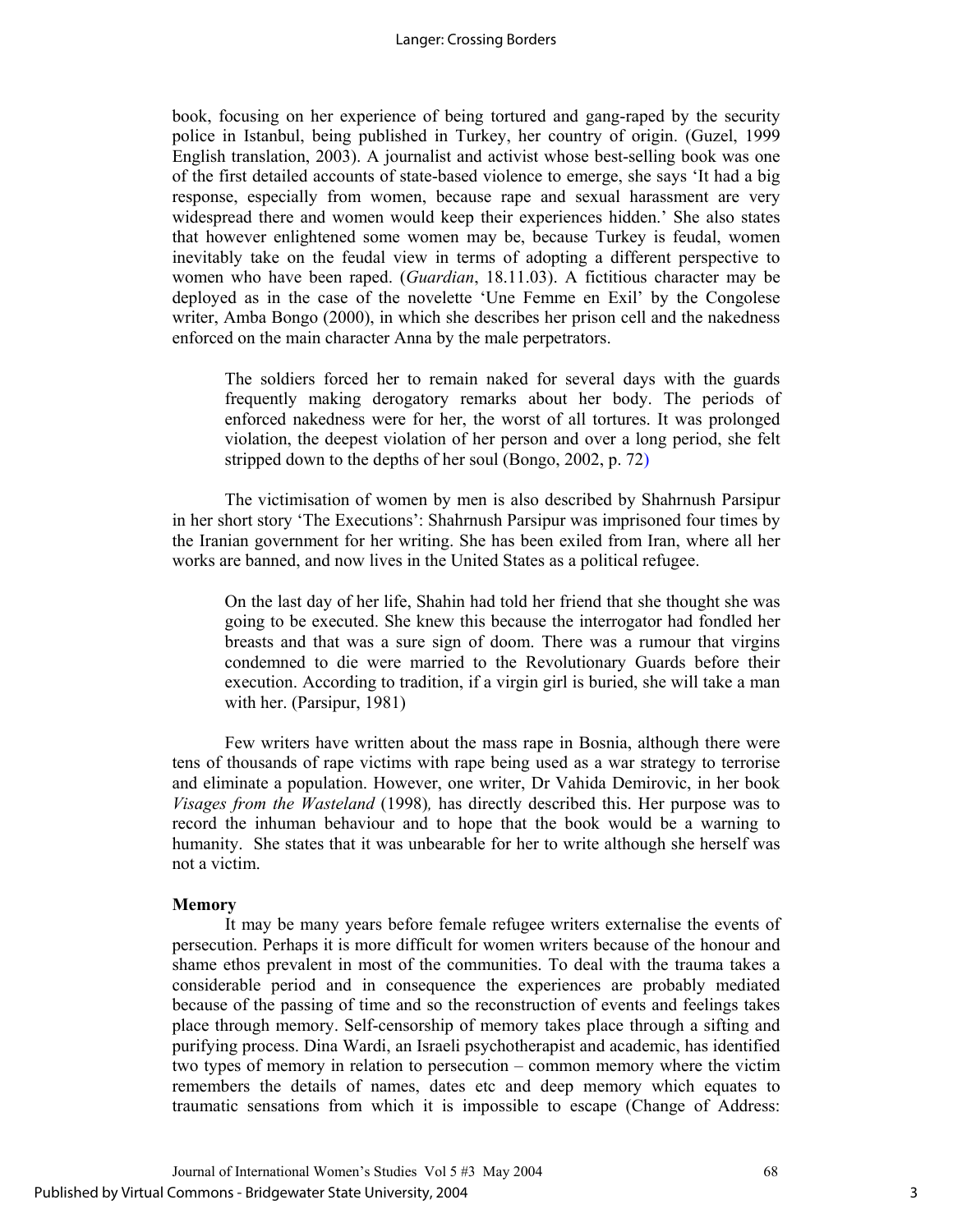Second Generation Conference, London, 2003). The deep memory remains disconnected from the conscious self and may not necessarily be transmitted by words and in addition, words such as 'hunger' and 'cold' may have different resonances for the persecuted victim. Only many years after the experience of being occupied by the Russians did Afghan writer, Farooka Gauhari describe the search for her missing husband in her book *Searching for Saleem* (1996) and there will no doubt be a timelapse before the experience of victimisation under the Taliban is addressed openly.

Many refugee writers of today reconstruct their origins through memory. For the exiled writer, memory is retrieved from the past and reconstituted in the present as a means of survival in the new space. If it is preserved intact, it can become life itself. The literature on loss and memories is sad and moving and is a site of mourning. The memory of loss is the writer's history and a deep longing and an awareness of loss pervades much of the work. Refugee writers remember places, images, experiences, objects and people. Amna Dumpor (2002), a Bosnian poet, writes about leaving behind a person she loved, Farhija Hodzic (2002), also a Bosnian poet, describes the ear-rings she always wears that have been in her family for generations and symbolise the link with her lost family. Rouhi Shafii (1997), from Iran, describes childhood memories, of her beautiful family house and sleeping on the roof in the hot south. Women relatives rather than male are evoked in the male-female polarised societies from which the writers originate – a grandmother, a mother, an aunt are described and some of the texts explore relationships, conflicts and bonds between women. In women's writing, they often evoke the private and/or internal life--childhood memories of sleeping on the roof in the hot south or the interior life of the hamam.

Events and feelings relating to a group's collective memory are also evoked. For example Choman Hardi from Kurdistan, dedicates her poem 'The Penelopes of my Homeland' (Hardi, 2002, p.222) to the widows of Anfal, Southern Kurdistan, 1988. (Special operations of genocide against the Kurds of northern Iraq included the razing of thousands of frontier villages and the internal deportation and disappearance of large numbers of Kurdish men). Many women, who were, in reality, widows perpetually waited in vain for the return of their husbands. In the poem, the analogy of Penelope, the wife of Odysseus, is used, with Penelope waiting for the return of her husband from the Siege of Troy and from his long wanderings.

Years and years of silent labour The Penelopes of my homeland Wove their own and their children's shrouds Without a sign of Odysseus returning

#### **Patriarchal systems transferred?**

When I first embarked on this work, I had certain expectation about the themes that would be pre-occupying refugee women writers, namely the experience of having been persecuted in a war situation and of displacement. However, given that the power structures, oppression and conflict connect in quite a frightening way in so many of the countries, I should not have been as shocked and horrified as I was, to find that so many of the writers were focusing on being victims of the patriarchal society, within the family, society and state. In a story within a story by Aydin Mehmet Ali (2002), a young Turkish mother who has been in London just a short time, is raped by her father-in-law. However, this fact is never revealed to the Turkish speaking audience of women in the story but only to the British reader as it is deemed too shocking and painful within the community. A number of the women writers in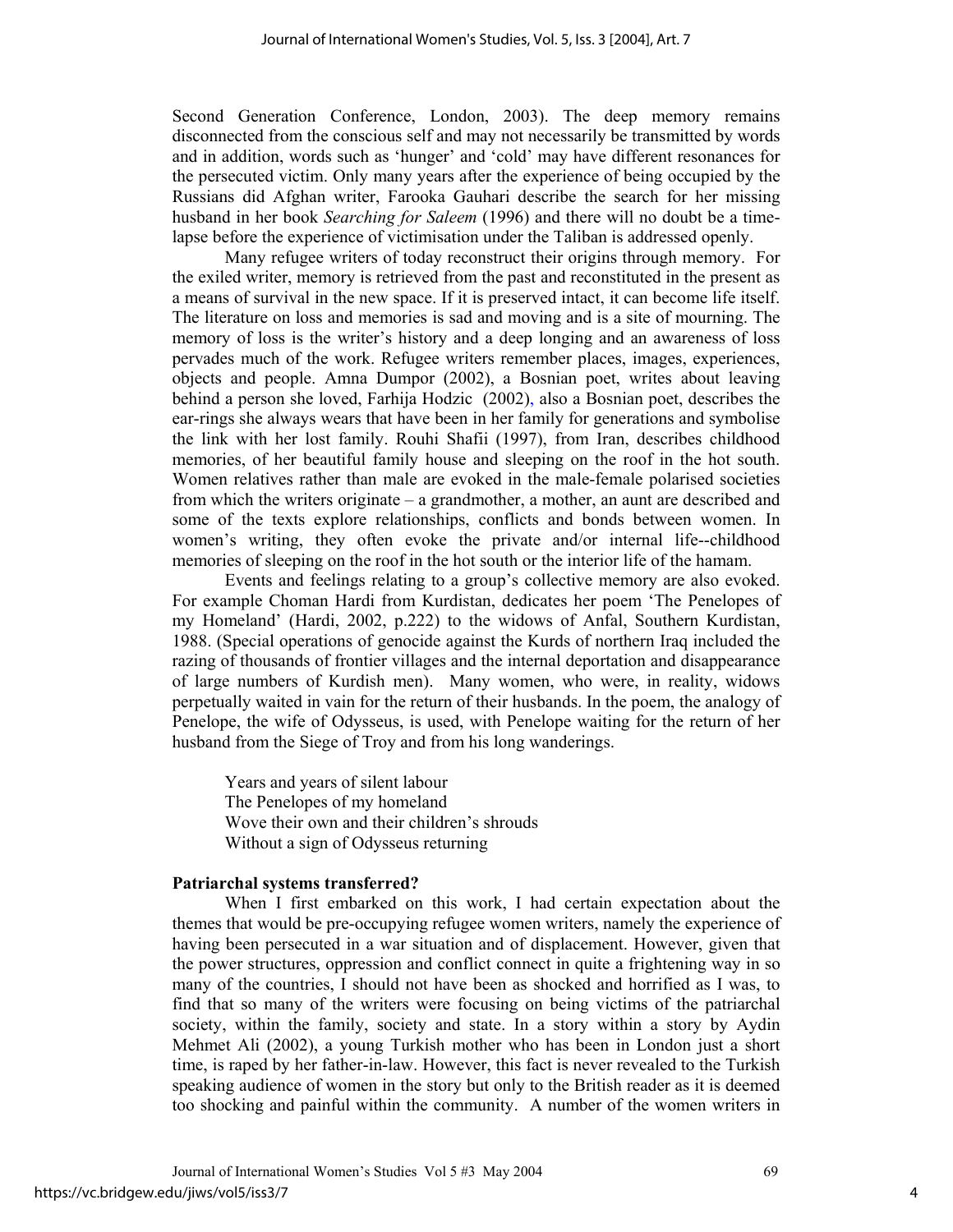particular deploy literature polemically and didactically to expose the iniquities of their patriarchal societies and the connections with state policy. Samia Dahnaan (2002), originally from Algeria, in her short story 'The Journey' describes the victimisation of herself and a friend in Algeria by male 'fundamentalists' who finally shoot her friend because she refuses to cover her hair. Nazand Begikhani (2002), from Kurdistan, has written a poem 'Man the Sinful God' in which she describes the ingrained attitudes of men towards women:

Oh Man! You are for me Father Brother Lover Son But I am for you only shame (Begikhani, 2002, p.205).

The similarity of experience is surprising and shocking and the anger expressed by the women writers is palpable. So much of the literature illustrates the depths of the women's pain and despair. This is therefore politicised literature, which tries to change the status quo and would certainly be banned or censored in many of the writers' countries and put the writer's life at risk in the home country. I sense a fear by the writers because of the enormous pressure on them to conform to the norms of society; to deviate from these norms is to place themselves in danger. In spite of this, many of the women writers are very courageous in that they are writing about being victims in the patriarchal society within the family, society and state, inextricably linked with state policy and religion.

However, many women writers in exile continue to have difficulty in writing openly partly because of fear of retribution in exile. The fear is caused by the repercussions their writing could have on their families still living in their countries and by spies in the UK. This manifests itself in caution when writing about politics and the deployment of allegory in the use of a pen-name. One writer is known to me only as Sheherazade. She told me that in order to retrieve her short stories from her country, whilst a refugee in the UK, she had bribed her sister, who still lived in her country, with presents. Her sister had then embedded the writer's stories in letters – a process that had taken three years. An Algerian writer, who had spoken out at a UK conference addressing the Algerian situation, had since received mysterious phone calls and death threats. A young Iranian poet, Ziba Karbassi, who was an advocate of women's rights through her poetry and had written a powerful poem entitled 'Death by Stoning' was receiving police protection. The courage of the writers is admirable with some at risk for speaking out, even in exile.

## **Contradictions**

However, there are contradictions. Censorship is one of the serious threats to the freedom of the writer and in many cases, in order for a writer to remain in his or her country, there was a compulsion to operate a system of self-censorship or to veil one's ideas in allegory and imagery. The power of the pen was respected and often the only means of opposition and therefore extremely dangerous for the writer. In Iran, poetry was known as the 'symbolic language of political dissidence'. Many writers in exile continue to have difficulty in writing openly partly because of this. Nahid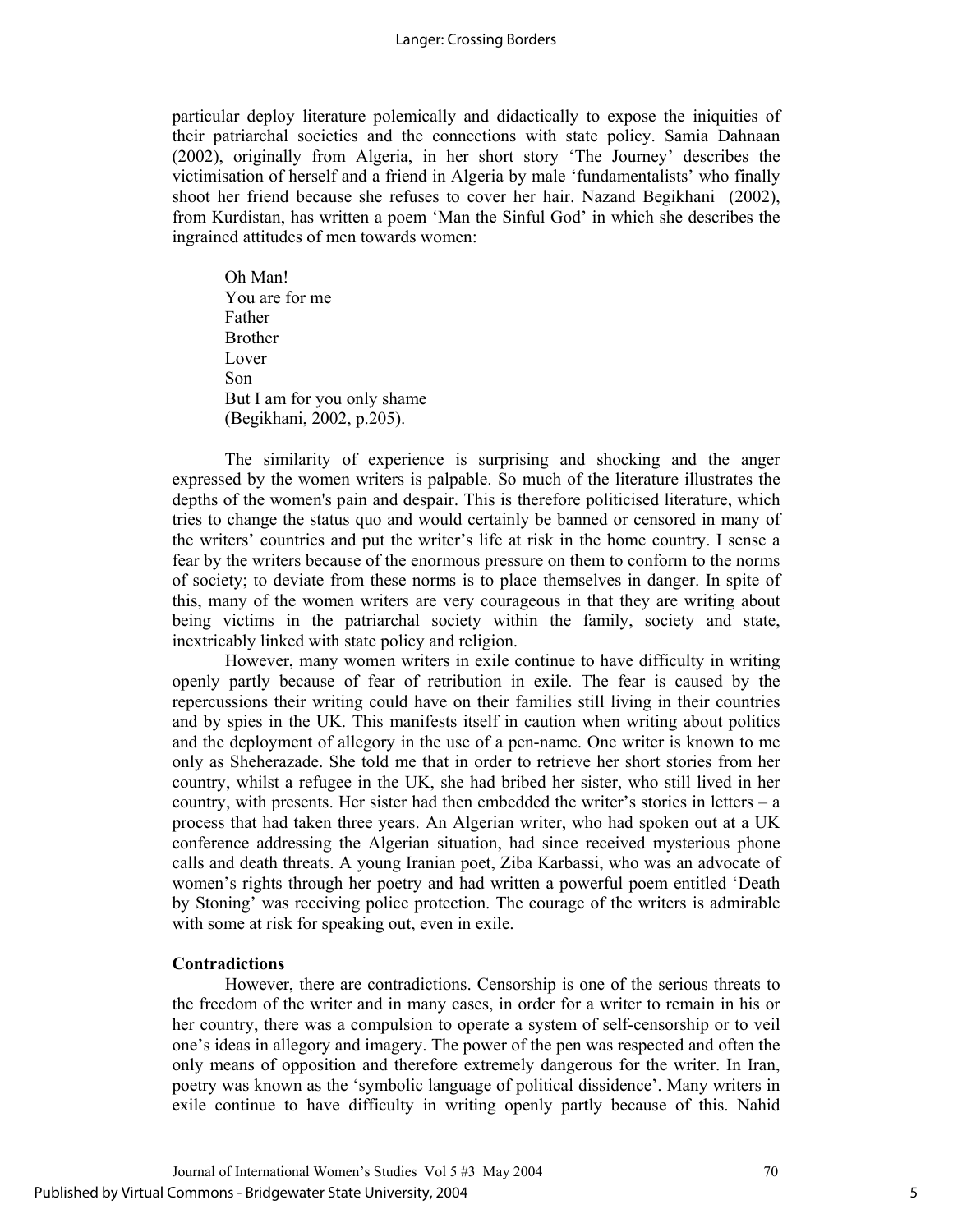Husseini, an exiled Iranian journalist, told me that she believes that it is difficult for Iranian writers to write openly and directly in exile given that they have long been accustomed to censorship and that the style of writing openly is not customary in Iranian culture. Also in Iranian culture there is a concept called 'sharm' which applies to women. According to Rouhi Shafii in *Scent of Saffron* (1997), it involves both an internal state and an external behaviour. It accompanies feelings of embarrassment, shyness or self-restraint and a women's public self-erasure. At a conference about Arab women held at the School of Oriental and African Studies in London, an opinion was expressed that all Arab women had a second layer of complexity and that in a non-democratic society various devices such as deviousness, madness and exorcism ('zar') were deployed by women to gain their freedom. It seems that in the literature these devices do not appear to be transferred to exile. One Iranian writer has described the issue of having to adjust to freedom given that in Iran there was the tension of having lived democratically inside the home but having to adopt different covert behaviour outside the home because of the secret police. Similarly in the case of Iraqi writers in exile, Haifa Zangana told me that in exile it was difficult for them to liberate themselves from ideological slavery so that writers in exile were struggling with political independence and found it hard to express themselves freely. It was once explained to me by Fawzie Kerim, an Iraqi writer, that in his opinion, no Iraqi writer was a free thinker and they were all instilled with ideological beliefs e.g. nationalism, communism or Islam although a large number of writers were allied to the Communist party. Inside Iraq, writers had three choices – to openly follow the accepted ideology, to choose silence or to continue writing through allegory and mystification of history. Valbona Luta, a Kosovan writer, has explained that because of the censorship operated by the Serbs, she still finds it difficult to write openly after years of self-censorship.

## **Relationship to British exilic space**

Do the exiled writers as reflected in their literary work through the characters, relate to their exilic British physical space and interact with British people and society? What is striking in the literature is that there is very little sense of the place and space the refugee women currently inhabit and there is hardly any work in which the characters interact with British people. Where settings are British, usually London settings, the writer deploys characters that are outsiders. Rouhi Sharifian (2002) in her story *'The Traveller'* expresses the pain of not belonging and of dual identities through her image of a transvestite who is shunned by other passengers on a coach journey to Nottingham. Dursaliye Bedir, a Turkish writer, interestingly observes an identifiable minority through curious yet sympathetic eyes – Orthodox Jewish women in Stamford Hill, London. Through their novels and short stories two Iraqi writers in exile in London, Haifa Zangana and Samira Al-Mana, describe the perspective of characters in exile with British spaces re-interpreted in terms of the ethos and culture of the exile community. In her novel translated from the Arabic, *Only in London*, Hanan al-Shaykh (2001) makes telling observations about dispossession, both physical and linguistic.

## **Traditional female oral traditions in exile**

What is the situation in exile in the case where women functioned as strong collective groupings in their countries and created and developed their own oral literature through these collective groupings? I will explore this through Somali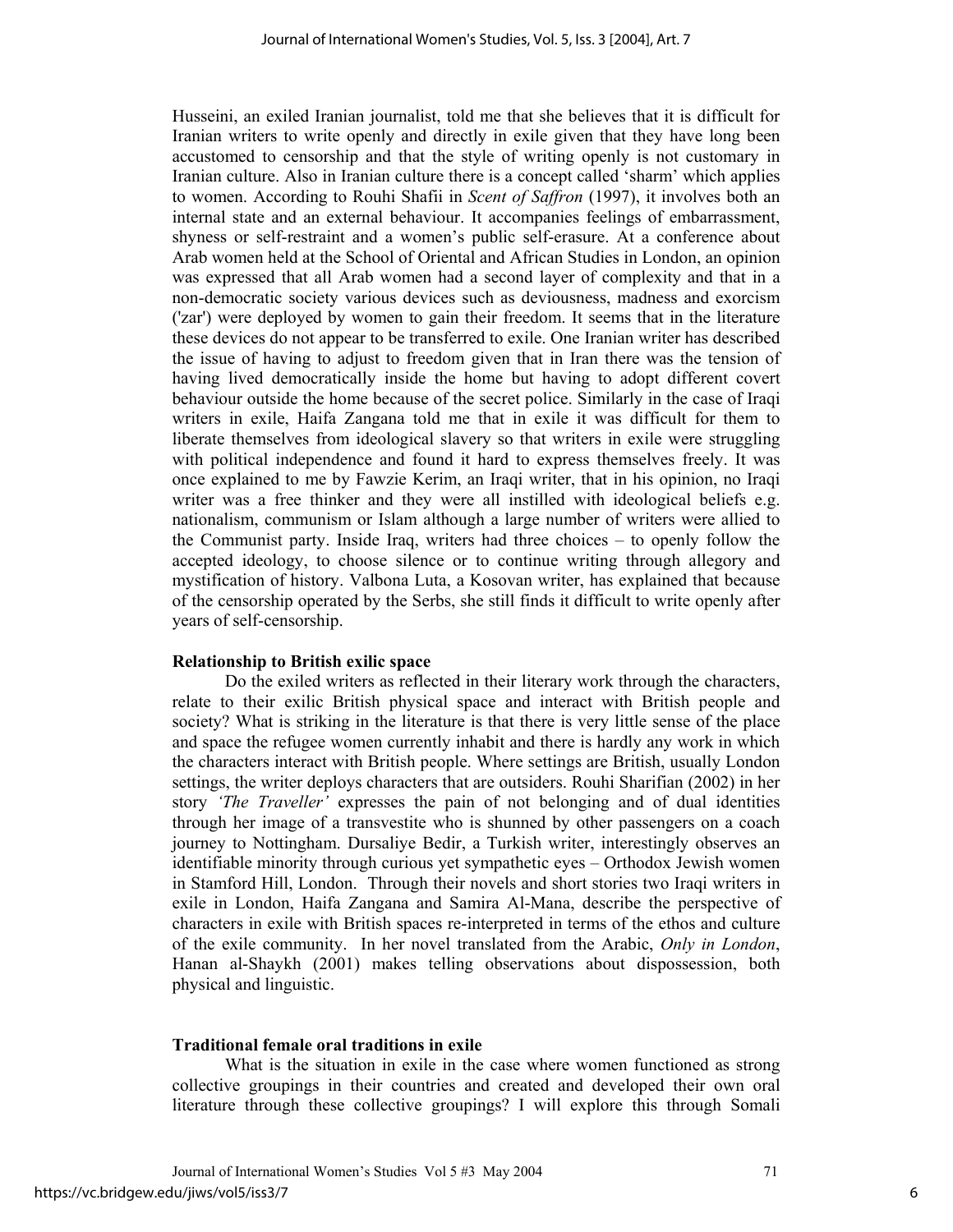women's voices. In exile, Somali women have to function as individuals whereas they are accustomed to being part of a group – the tribe being the passport to identity. This is a crucial issue as the groupings cannot be properly reproduced in exile and in addition, women's poetry was traditionally sung in women's groups.

The oral heritage was of great importance and poets in traditional Somali society were highly esteemed and their poetry was an unusually powerful medium of communication between people. Somalia's poetic tradition is closely associated with its history and national identity. Margaret Laurence, writing in 1952 while living in Somalia, stated that there was a good deal of women's poetry in Somali literature i.e. poetry written by women for women. Women also passed on a huge store of folktales, sayings and chants as well as the songs associated with everyday tasks.

Traditionally in Somalia and in Somali culture, there were and are accepted female structures of poetry called 'buraanbur' to be performed in the female space. It would not be acceptable for a women poet to use the male forms or to perform in the male or mixed space. Now a more flexible verse/song form is being used. There were three types of women's poetry. Women's work poetry was segregated and covered personal issues such as family, home and husband or gender issues such as the sex of a baby. It was passed down through the generations and had no authorship. Women sang these songs while they were working in small groups. However, they were not usually seen and this work poetry was not taken seriously by the community as performing poetry was considered the function of the man. Ritual and religious poetry was also segregated with older women chanting or singing the poetry to younger women in late pregnancy or where the family, children and childbearing were concerned. Sometimes they prayed to Fatima, the daughter of the Prophet. A third type of poetry was classical poetry by women. However, this was not presented in a public forum because of the constraints and barriers in society for women. It has now become better known because of radio broadcasting.

Now because of the experience of exile in urban centres as opposed to the traditional pastoral society, different versions are being performed. However, there are grave concerns by the older generation that traditional Somali poetry is dying out. Nevertheless, poetry and song performed at events such as weddings are crucial in unifying clans and are a symbol of memories of being one people. Even today, the spoken word remains supreme with cassettes of old and new poems taped, copied and recopied by Somalis living in their own country or abroad.

Recently, Exiled Writers Ink! (www.exiledwriters.co.uk) created a performance piece 'Breaking the Silence' collaboratively with a Somali women's group, Horn of Africa Women's Association, which incorporated a range of genres narrative, poetry and traditional and new songs. The performers represented the generations from grandmothers to granddaughters with the older women being the repositories of the traditional songs. Generally the verses are sung by one woman with the group singing the choruses. One of the traditional songs is:

If I don't make ready his tea He will kill me – Just joking! If I don't make ready his tea He will not talk to me Even in my sleep. Let me make it Because he is acting like a king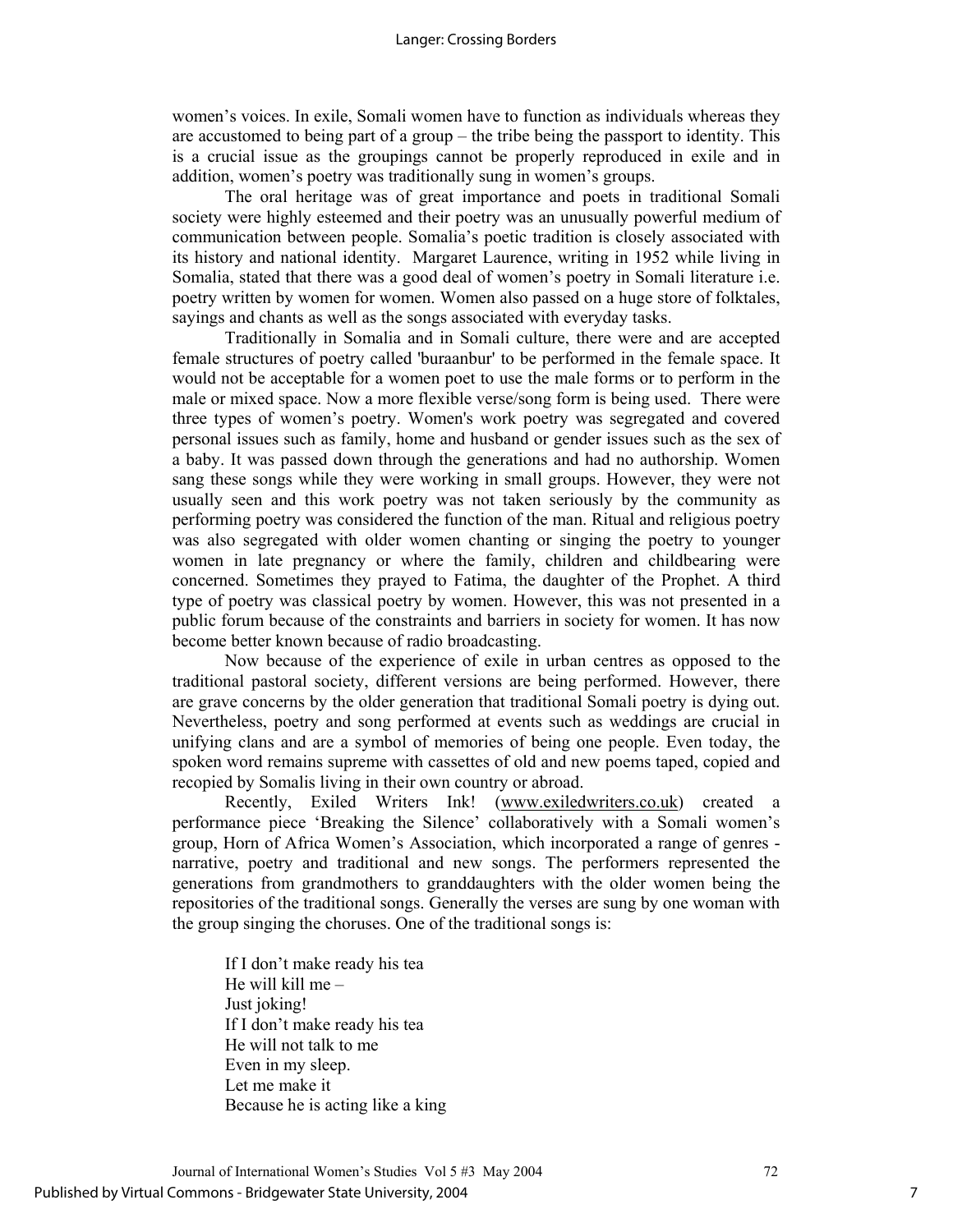And if I don't make it ready He will kill me!'

New group songs have been created which express the pain of exile and the strong axial links with Somalia:

My land, my land My land is dead now. One day will it be alive? One day it will be alive.

My land. It seems like a dark night. It seems very dark. It seems that the sun set.

The songs must surely play an important part in maintaining the identity and morale of the Somali women in exile with the women reproducing the familiar formats collectively.

## **Conclusions**

It appears from the work of exiled women writers that women have adapted to their new Western diasporic space to a limited extent. Writers have complex feelings about their interaction with the indigenous society and the extent of the adaptation to the new diasporic space is affected by a large range of factors, which are to some extent deeply internalised. The length of time the women writers are in exile affects their perspective in that the writer may feel her identity is evolving and changing from feeling wholly alienated from the mainstream culture to absorbing mainstream influences and being involved in a process of dialogue. Simone Weil said that 'to be rooted is perhaps the most important and least recognised need of the human soul' and in my opinion, through the act of writing, exiled women are confirming their roots as well as battling to explore and deploy the new space in which they find themselves. Exiled women writers are engaging in the creative process in the borders between the self and the other, thus producing literature with novel and different insights and perspectives so that the border becomes wavy and fluid. As a result, existing borders are questioned and shift. Crossing Borders is a meeting point of the exiled writer and the new reader/listener in the exiled land.

### **References**

Afkhami, Mahnaz (1994) *Women in Exile*, Virginia: University Press of Virginia Al Shaykh, Hanan (2001) *Only in London*, London: Bloomsbury Mehmet Ali, Aydin (2002), *Daughter-in-Law* from Crossing the Border, Nottingham: Five Leaves Mehmet Ali, Aydin (2001) *Breaking the Silence of the Soul* in Mothertongues, edited Watts, Stephen, London: Modern Poetry in Translation Begikhani, Nazand (2002), *Man The Sinful God* from Crossing the Border, Nottingham: Five Leaves Bongo, Amba (2000) *Une Femme en Exil*, Paris: L'Harmattan & (2002) *A Woman in Exile* in Crossing the Border, Nottingham: Five Leaves